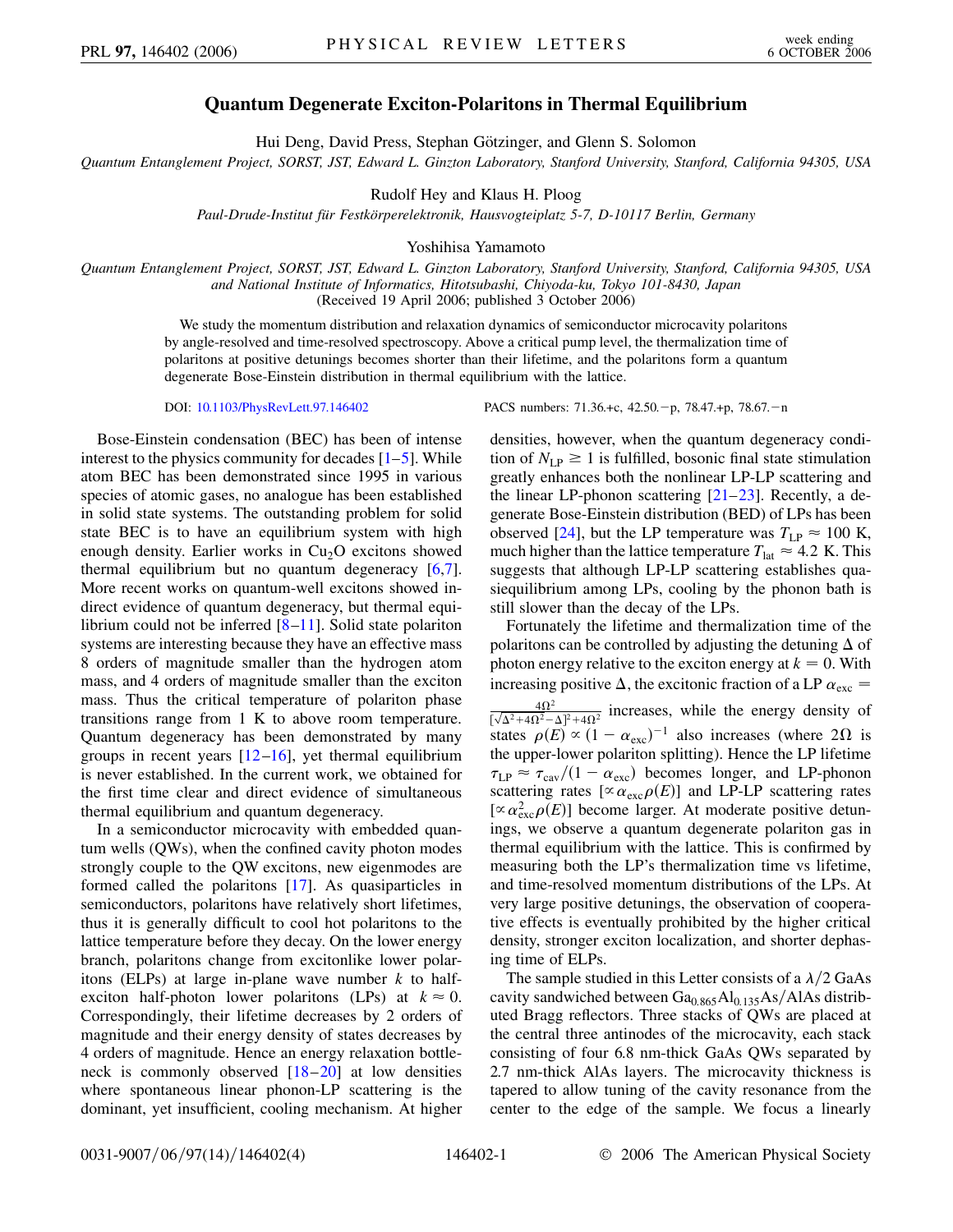polarized picosecond mode-locked Ti:sapphire laser onto a 50  $\mu$ m-diameter spot on the sample. The LP population per mode  $N_{LP}(k)$  is measured directly by angle-resolved photon flux since there exists a one-to-one correspondence between the two via the *k*-dependent lifetime of the LPs. At an incidence angle of 50° from the sample growth direction, the laser resonantly pumps the corresponding ELP modes. The emitted light is collected with an angular resolution of 0.5° in air by an optical fiber which is in turn connected to an imaging spectrometer and/or a streak camera with a time resolution of 4 ps. Details of the experimental setup can be found in Ref [[24](#page-3-13)].

In all experiments, we attach the sample to a copper cold finger kept at 4.2 K. Reflection and dispersion measurements show that the uncoupled exciton resonance is 1.597 eV, and the splitting between upper and lower polariton is  $2\hbar\Omega = 14.4$  meV at zero detuning. We measured the LP emission intensity at  $k = 0$  vs pump power *P* and observed a quantum degeneracy threshold for detunings between  $-5$  and  $+10$  meV [Fig. [1\(a\)](#page-1-0)]. When the estimated LP number per pulse  $I_{LP}(k = 0) \approx 1$  [\[25\]](#page-3-14),  $I_{LP}$  starts to increase nonlinearly with *P*, indicating the onset of stimulated scattering into the state. We define the operational threshold  $P_{th}$  at the steepest slope of the input-output curve.  $P_{\text{th}}$  ranges from 5 to 20 mW, corresponding to injected ELP densities  $n_{\text{QW}} \approx 1-5 \times 10^9 \text{ cm}^{-2}$  per QW. At the highest pump power of  $P_{\text{max}} = 100 \text{ mW}, n_{\text{QW}} \approx$  $2.5 \times 10^{10}$  cm<sup>-2</sup> per QW. The observed mean-field blueshift of the LP energy  $\delta E_{LP}(k = 0)$  is less than 1 meV for all detunings and pump powers. At  $\Delta = 6.7$  meV,  $\delta E_{LP}(k = 0)$  is 0.2 to 0.3 meV from  $P_{th}$  to  $P_{max}$ . Energy and momentum dispersion relations below and above threshold are measured to further confirm that the system stays in the strong coupling regime.

A prerequisite for reaching thermal equilibrium is that the LP's thermalization time must be faster than their life-time. Shown in Fig. [1\(b\)](#page-1-0) is the time evolution of  $N_{LP}(k =$ 0). To estimate the LP energy thermalization time vs lifetime, we model the system with two coupled modes, the  $k \approx 0$  LP ground state and the hot-ELP reservoir:

<span id="page-1-1"></span>
$$
\frac{\partial N_R}{\partial t} = P(t) - \frac{N_R}{\tau_R} - \frac{N_R}{\tau_{\text{therm}}}, \qquad \frac{\partial N_0}{\partial t} = -\frac{N_0}{\tau_0} + \frac{N_R}{\tau_{\text{therm}}},\tag{1}
$$

where  $N_R$  and  $N_0$  are the ELP reservoir and LP ground state populations, respectively.  $P(t)$  is an external pump represented by a Gaussian pulse, centered at  $t = 0$  with a pulse width of 3 ps.  $\tau_{\text{therm}}$  is the thermalization time from ELPs to the LP ground state.  $\tau_R$  and  $\tau_0$  are the lifetime of the ELPs and LP ground state, respectively.  $\tau_0$  can be determined from the cavity lifetime of  $\tau_{\text{cav}} = 2 \text{ ps and}$ the detuning-dependent photon fraction  $\alpha_{\text{cav}}$  of the LP ground state:  $\tau_0 = \tau_{\rm cav}/\alpha_{\rm cav}$ . We use the normalized  $N_0(t)$  to fit the experimental curve. Since the nonradiative lifetime of an exciton is on the order of 100 ps to 1 ns,  $\tau_R$  is much longer than  $\tau_0$  and  $\tau_{\text{therm}}$ . We found that it has little



<span id="page-1-0"></span>FIG. 1 (color). (a) LP number per pulse  $I_{LP}(k \approx 0)$  [[25](#page-3-14)] vs pump power at different detunings. No threshold is observed for  $\Delta = -7.3$  meV. (b) Time evolution of ground state LP emission intensity  $N_{\text{LP}}(k \approx 0)$ . The dashed line is data taken for  $\Delta =$ 6.7 meV,  $P = 20$  mW, deconvolved with the streak camera resolution of 4 ps. The solid line is a fit to Eq. [\(1\)](#page-1-1). (c) Normalized thermalization time  $\tau_{\text{therm}}/\tau_0$  vs pump power at different detunings. Below the dash-dotted line,  $\tau_{therm}$  becomes shorter than  $\tau_0$ , so thermal equilibrium is expected. Detunings in meV are given in the figure legend.

influence on the fitting, hence we set  $\tau_R$  to infinity for simplicity.  $\tau_{\text{therm}}$  is the single fitting parameter. Despite the simplicity of the model, good agreement between data and the fitting curve is obtained as shown in Fig.  $1(b)$ .

In Fig.  $1(c)$ , we plot the normalized thermalization time  $\tau_{\text{therm}}/\tau_0$ . For all detunings there is a steep decrease of  $\tau_{\text{therm}}$  near the quantum degeneracy threshold, reflecting the onset of stimulated scattering into the LP ground state. At a positive detuning of  $\Delta = 6.7$  meV,  $\tau_{\text{therm}}$  shortens from more than  $20\tau_0$  below threshold to around  $\tau_0$  near threshold, and saturates at about  $0.1\tau_0$  well above threshold. We expect that thermal equilibrium with the phonon bath may therefore be established above threshold with a quantum degenerate LP population in the ground state. For negative detunings,  $\tau_{\text{therm}}/\tau_0$  saturates above unity and the system is expected to stay in a nonequilibrium condition.

We then measure the time-resolved LP momentum distribution  $N_{LP}(t, k)$  [\[25\]](#page-3-14) and compare it to the classical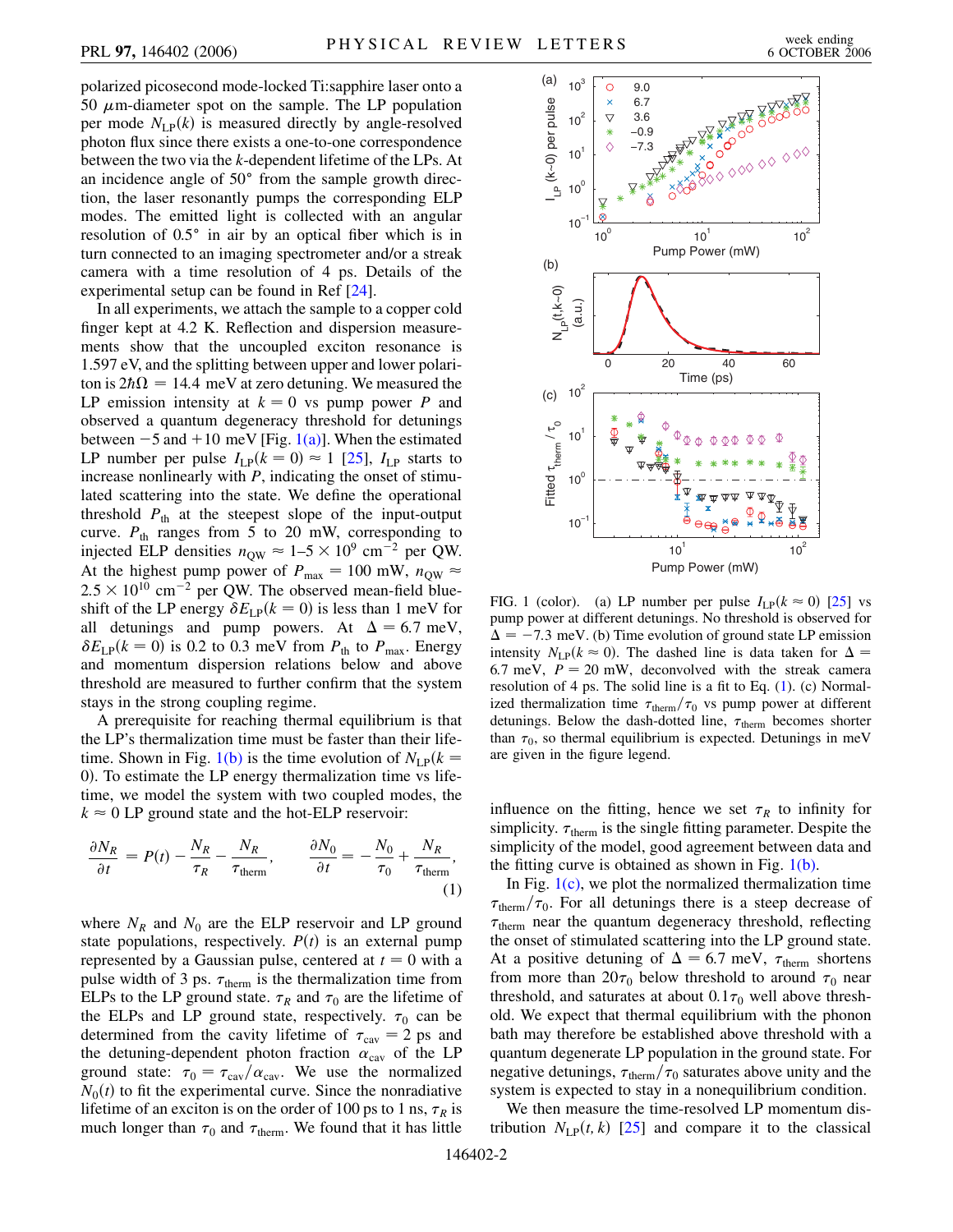Maxwell-Boltzmann distribution (MBD)  $N_{MB}(k)$  and the quantum mechanical Bose-Einstein distribution  $N_{\text{BE}}(k)$ . Referencing the LP band bottom as energy zero, we have

$$
N_{MB}(k) = N_0 \exp\left(-\frac{E_{LP}(k)}{k_B T_{LP}}\right),
$$
  
\n
$$
N_{BE}(k) = 1 / \left[\exp\left(\frac{E_{LP}(k)}{k_B T_{LP}}\right)(1 + N_0^{-1}) - 1\right].
$$
 (2)

The fitting parameters are the LP temperatures  $T_{LP}$ , and the LP population  $N_0$  at  $k = 0$ . The normalized chemical potential  $\alpha$  is defined by:

$$
\alpha = -\mu / k_B T_{\rm LP} = \ln(1 + N_0^{-1}). \tag{3}
$$

At positive detunings  $\Delta > 1$  meV, no bottleneck is observed at any pump level. Above threshold, from about 30 ps after the pump pulse, the experimental data are very well described by a BED, but not at all by a MBD, as shown in Fig.  $2(a)$ . From BED fitting, we obtain a  $T_{LP}$  close to the lattice temperature  $T_{\text{lat}}$ , and  $\alpha = 0.01{\text{-}}0.5$ . Note that quantum degeneracy threshold  $N_0 = 1$  is reached at  $\alpha =$ 



<span id="page-2-0"></span>FIG. 2 (color online). Semilog plot of LP number per state  $N(t, k)$  vs in-plane wave number |k| for different detunings at a time when  $T_{LP}$  reaches  $T_{min}$ : (a)  $\Delta = 6.7$  meV,  $P \approx 4P_{th}$ ; (b)  $\Delta = -0.9$  meV,  $P \approx 4P_{\text{th}}$ ; (c)  $\Delta = -3.85$  meV,  $P \approx$ 6*P*th. Crosses are data taken from the incidence direction of the pump, open circles are from the reflection direction, solid lines are fitting by BED, and dashed lines by MBD. Parameters for the curves are: (a)  $T_{MB} = 4$  K,  $T_{BE} = 4.4$  K,  $\mu_{BE} =$  $-0.04$  meV; (b)  $T_{MB} = 4$  K,  $T_{BE} = 8.1$  K,  $\mu_{BE} = -0.13$  meV; (c)  $T_{MB} = 8.5$  K,  $T_{BE} = 182$  K,  $\mu_{BE} = -0.4$  meV.

 $ln 2 \approx 0.7$ . The results indicate that LPs are well thermalized with the phonon bath, forming a quantum degenerate Bose-Einstein distribution at the lattice temperature. This is consistent with the observation that  $\tau_{\text{therm}} \ll \tau_0$  at positive detunings above threshold.

At small detunings  $|\Delta|$  < 1 meV, although a bottleneck exists at most pump levels, the quantum degeneracy threshold is still achieved at  $k \approx 0$ . The momentum distribution in the region  $|k|$  < 0.4–1  $\mu$ m<sup>-1</sup> agrees well with BED [Fig. [2\(b\)\]](#page-2-0). However, the fitted  $T_{LP}$  is larger than  $3T_{lat}$ . This suggests that LPs with small *k* can temporarily reach quasiequilibrium among themselves via efficient LP-LP scattering, yet decay out of the system before they can be sufficiently cooled by phonon emission. At large negative detunings  $\Delta < -1$  meV, a strong bottleneck prevents the system from reaching thermal equilibrium [Fig.  $2(c)$ ].

In Fig. [3](#page-2-1) we plot the time evolution of the fitted LP temperature  $T_{LP}$  and normalized chemical potential  $\alpha$ . At 30–40 ps after the pump pulse injects hot ELPs, phononscattering cools the system to a lowest temperature of  $T_{\text{min}} \approx T_{\text{lat}}$  for  $\Delta = 6.7$  and 9.0 meV, with a fitted chemical potential  $\alpha \approx 0.1$ . The quantum degenerate LP gas remains in thermal equilibrium at  $T<sub>lat</sub>$  for a duration of about 20 ps. At the tail of the pulse, the LP population largely decays out of the system,  $\mu$  increases to about  $k_B T_{\text{LP}}$ , and stimulated scattering diminishes. Since LPs at small *k*

<span id="page-2-1"></span>

FIG. 3 (color). Time evolution of (a) normalized LP temperature  $T_{LP}/T_{lat}$  and (b) normalized chemical potential  $\alpha = -\mu$ /  $k_B T$ , obtained from BED fitting of the LP momentum distribution, at  $T_{\text{lat}} = 4.2 \text{ K}$  and  $P \approx 3P_{\text{th}}$ .  $\Delta$  in meV is given in the legend. Closed symbols are  $T_{LP}$  of thermalized LPs. Open symbols denote cases when the LPs are not fully thermalized;  $T_{LP}$  does not correspond to an actual temperature and is plotted rather as a reference to help qualitatively understand the dynamics.